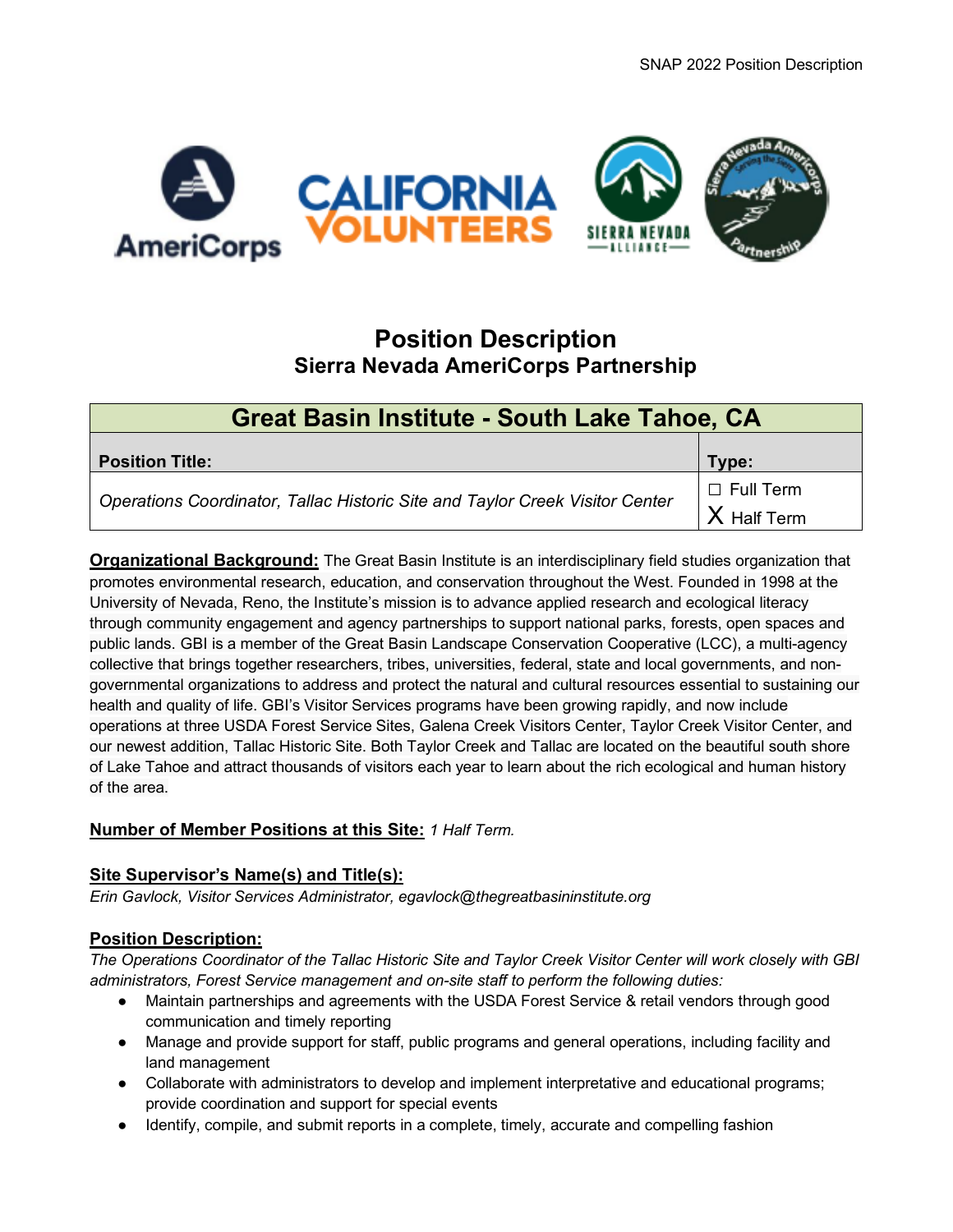- Support events, including vendor communications, entertainment booking, volunteer coordination, print and press material creation, and guest/participant tracking and communication
- Be responsible for maintaining sound financial practices with interpretative/educational programs,
- Be a professional, articulate, enthusiastic and informed ambassador of GBI, the Forest Service and its facilities
- Work closely with and support the educational staff in communications with parents and teachers, and promotion of student programming
- Assist to publicize the activities of the organization, its programs and goals, through promotional printed materials, monthly newsletter, social media postings, newspaper articles and radio programs
- Maintain sound working relationships and cooperative arrangements with community groups, partners, volunteers, funders, Boards, and supporters
- Address volunteer needs and resource availability; support functional work schedules that benefit staff and the public
- Maintain a climate which attracts, keeps, and motivates a diverse group of top quality personnel

**Site-Specific Training Provided:** The operations coordinator will be trained in artifact preservation and maintenance, interpretive guide/program training, and applicable restoration techniques, as well as receive on the job training with Forest Service staff, including Wilderness and Interpretive Rangers, Botanists, Wildlife Biologists and Cultural Resource specialists.

#### **Things to Note:**

Preferred Qualifications:

- Bachelor's degree or equivalent experience in environmental arts/sciences, outreach, education, recreation, business/management or related field
- Proven success at meeting and exceeding goals
- Proven successful interactions with a diverse array of community stakeholders and partners
- Exceptional communication, interpersonal, and organizational skills
- Excellent computer/technology skills, especially in Word, Excel, PowerPoint and social media platforms
- Experience in an education and/or outreach field
- Flexibility and willingness to adapt to changing environments with a curiosity for learning
- Desired traits include: enthusiastic, friendly, approachable, adaptable, and optimistic
- Applicant must be comfortable with varied schedule and weekend work-days
- Strong and successful teamwork experience.

GBI recognizes the challenging housing situation throughout the Sierra and works to facilitate onsite housing for seasonal staff through our partnership with the Forest Service. With both the Tallac Historic Site and Taylor Creek Visitor Centers located on the shore of Lake Tahoe, the Operations Coordinator will live and work in one of the most spectacular locations in the Sierra. Recreational trails for hiking and biking are at your doorstep, along with lake access for paddling, swimming and enjoying the region's beautiful beaches. Numerous paved trails connect the sites with South Lake Tahoe and the surrounding area, making local bike commuting feasible seasonally. Travel for this position will be minimal, and a GBI or Forest Service truck will be available for any work-related travel.